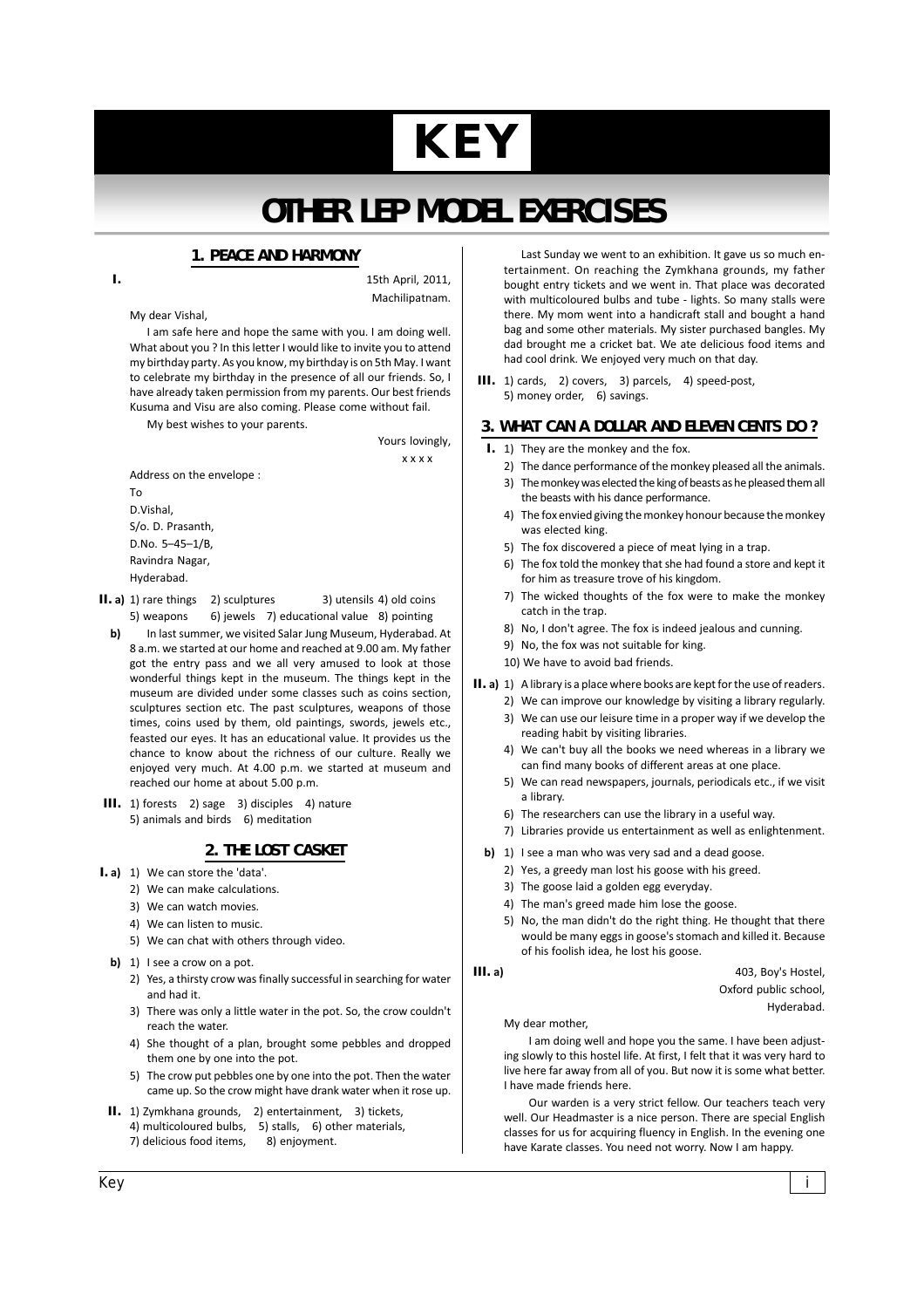# **h** English

**Study Material** 

Macherla,

15th April, 2011.

My regards to dad.

Address on the envelope :

Yours loving son, x x x x x x x x x x

# **To**

Smt. Saraswathi. W/o S. Rama Krishna. D.No. 4-24-39/14, Siva Kasi Street. Balaji Nagar, Ongole.

b) 1) animals 2) birds 3) aquarium 4) snakes 5) educational value 6) entertainment 7) games 8) quez

Yesterday we visited Jawaharalal Nehru Zoological Park. We reached the zoo by 9:30 a.m.

There are various kinds of animals like deer, monkeys, zebras, giraffes, buffaloes, Royal Bengal tigers, lions, panthers, wild bears etc. Hundreds of birds beast our eyes. There are numerous types of snakes. Among them large python of about 15 ft. is there. At about 1.30 p.m. we had our lunch. Then we took some rest. We played some language games. A few of us cut jokes. We played for an hour. At 4 p.m. we returned. It has educational value. It gives us entertainment. We really enjoyed very much.

IV.a) 1) alphabet 2) word 3) sentence 4) phrase 5) clause 6) text

b) 1) furious 2) quiet 3) lesson 4) pleased 5) happy

#### **4. AN ADVENTURE**

 $I. a)$ 

Warangal, 15th September, 2011.

Dear Srinivas.

I am safe here and hope the same with you. It is long time since I received a letter from you. In this letter I would like to describe the Independence Day celebrations of our school.

On 15th of this month, we celebrated the function on a grand scale. Our chief guest, the Sarpanch of our village, hoisted the national flag. We sang some patriotic songs. Then a meeting was held. Our headmaster presided over the meeting. Our H.M., our teachers, guests and finally our chief guest delivered their speeches. The prizes were awarded to the winners. Sweets were distributed. The programme was ended with our national anthem. Now I would like to know about the celebrations of your school.

Reply me soon.

My regards to your parents.

Yours lovingly,  $x \times x \times x$ 

b) 1) milk dairy 2) Sangam 3) milk powder 4) milk products 5) butter 6) ghee 7) long-lasting packs 8) machinery

Last Monday, our teachers took us to Sangam Dairy, Sangam jagarlamudi as a part of the field trip. Our teachers took permission and we entered the premises. A huge machinery is there. There, the supervisor showed us how the milk is changed into powder. Then we entered the block of packing. There the machines pack the milk automatically. Of them some of the packs are long - lasting. That means the milk will be fresh and good for days together. Then we see how other milk products like butter, ghee, badam, kalakhand, basundi are made. There the staff explained us how the machines are working. Really this trip is useful on educational terms.

- II. a) 1) was 2) seen 3) realised 4) return 5) eat b) 1) but 2) and 3) so 4) because 5) that
	- c) 1) on 2) at 3) to 4) for 5) behind

d) 1) boats 2) islands 3) days 4) seas 5) oceans e) 1) realise 2) live 3) will 4) pray 5) begin III.a) 1) stumps 2) pitch 3) gloves 4) guard 5) bat 6) ball

b) 1) land 2) many 3) farmer 4) used 5) provided

# **5. PLANT A TREE**

 $I. a)$ 

From Regd. No.  $x \times x \times x$ ,  $D.No. x x x x x x x,$  $x x x x x x x x x$  $x \times x \times x$ Macherla To The Sub-Inspector of Police, Police Station, Macherla. Sir,

I am a resident of Mallaiah Lingam Nagar, Macherla. I regret very much to bring the following to your notice for necessary action.

Last night there was a theft in our locality. Even burglars broke into a locked house and took away all the valuables from the house when the inmates went on a pilgrimage.

Last month also there were two thefts in our locality. The houses of a teacher and a doctor were looted. The reports were lodged with you. But no clues have not yet been found. So, I request you to investigate into the matter and find out the burglars out. I once again request you to arrange the night patrolling parties. Thanking vou.

Yours sincerely.

**xxxxx** 

b) 1) head bath 2) new clothes 3) pooja 4) delicious dishes 5) temple 6) movie 7) hotel 8) enjoyed

In the last month, we celebrated Dussehra on a grand scale. It is one of the most important festivals of India. On that day we woke up early, took a head bath and wore new clothes. My grandpa and grandma visited us on the occasion of the festival. My mother performed pooja to the goddess Durga Devi. My mother prepared delicious dishes and we had a hearty lunch. In the evening my dad took us to the temple. Then we went to the movie "Dinosaur". We had our dinner at hotel 'Mourva' and reached our home by 10.00 p.m. We enjoyed a lot on that day.

- II. a) ring, several, six, some
	- **b)** 1) for 2) to 3) of 4) in 5) on
	- c) 1) trees 2) years 3) birthdays 4) gifts 5) rings
	- d) 1) could 2) knew 3) lived 4) would
- III.a) 1) monitor 2) keyboard 3) mouse 4) key-pad 5) modem 6) hard disk
	- b) 1) lived 2) rich 3) miser 4) money 5) hesitated

#### **6. THE OLD MAN'S ADVICE**

 $L$ a)

Vuyyuru, 15th April, 2012.

My dear Ram,

I am safe here and hope you the same. I am doing well. I got the second rank in quarterly examinations. What about you?

In this letter I would like to describe the excursion in which I took part in the mid-term holidays of Dussehra. On the first day of the holidays about thirty of our class pupils went on an excursion to Hyderabad. We reached Hyderabad at 8.00 p.m. and took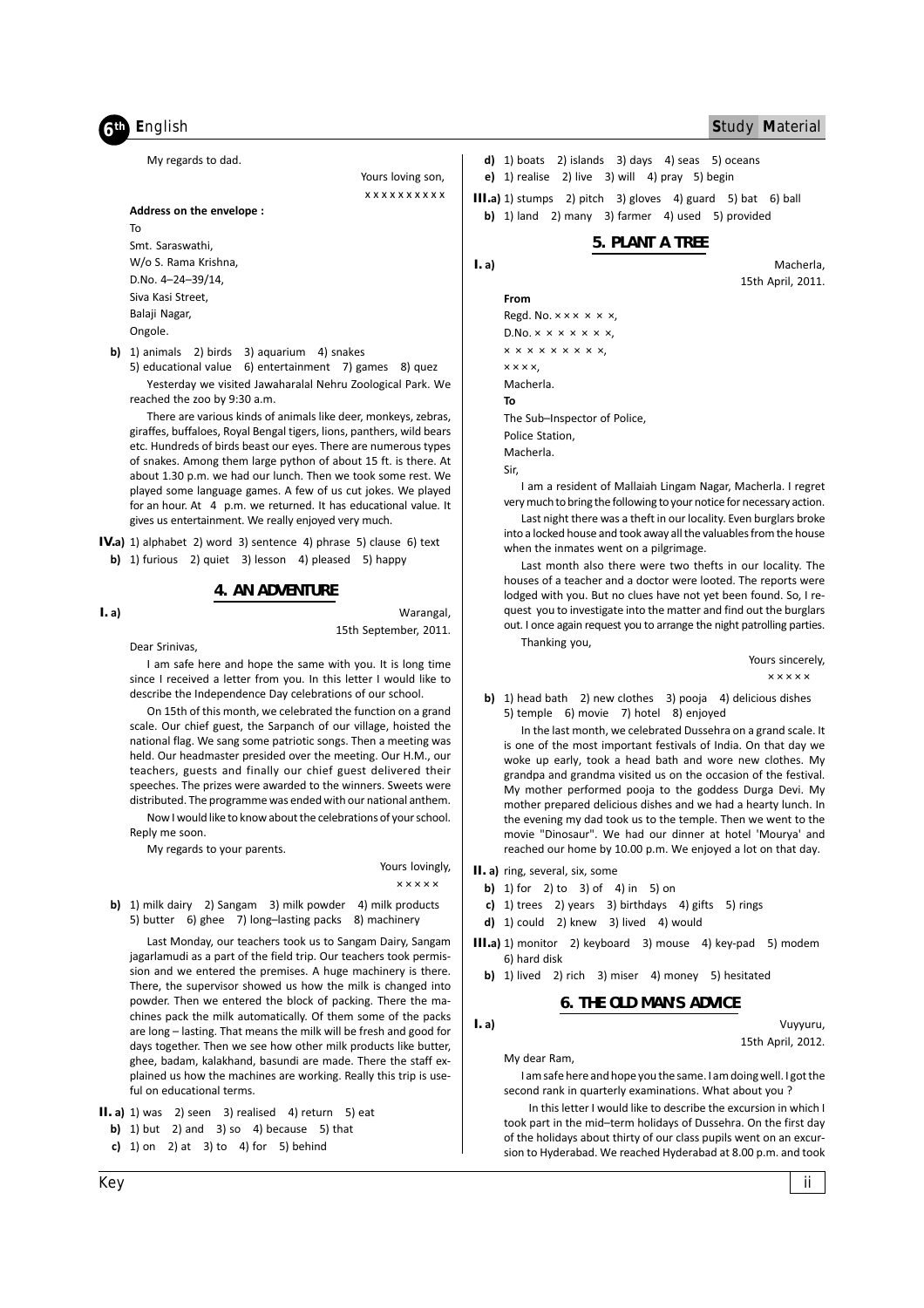# th English

# Study Material

a room in 'Brindavan' lodge. We had our dinner and took rest that night. The next two days we visited the familiar places i.e.. Golkonda Fort, Salar-Jung Museum, Zoo, Charminar etc. On the fourth day we were on return journey. On our return journey, we visited Nagarjuna Sagar Dam. Really we enjoyed this trip very much. Now, tell; what are the things with you ? My best regards to your parents.

Reply soon.

Yours lovingly,

**XXXXXXXXX** 

Address on the envelope: To T. Ram, S/o. T. Prakasa Rao. D.No. 2-51-4/A, Balaji Temple Street, Prakash Nagar

Nellore.

- b) 1) selling cards/ covers etc. 2) post master 3) staff 4) post  $-$  box 5) money order 6) savings
	- 7) recurring deposits 8) insurance.

Postal department works under the Government of India. We can buy postal cards, envelop covers, stamps etc., at the post office. We send our letters to our friends, relatives and others through this department. Post - master is the head of the postoffice. There are some staff members to help the post-master with his work. We can send money using the postal department through M.O. There are different saving schemes like NSC, IVP, KUP, RD, PLI etc., to enable us to invest our money in post- offices to get more returns. These are some of the uses of postal department.

- II. a) he, heard, hooves, horse
- b) 1) of 2) at 3) on 4) towards
- c) 1) old 2) slow 3) appear 4) front
- d) 1) horses 2) rivers 3) men 4) hooves
- e) 1) hear 2) see 3) seem 4) ride 5) drown
- III.a) 1) Deposit 2) Loan 3) Demand Draft 4) Cheque 5) ATM 6) Receipts and payments
	- b) 1) in 2) play 3) plan 4) his 5) before

7. RIP VAN WINKLE

 $I. a)$ 

Hyderabad, 17th December, 2011.

Dear Raman, I am safe here and hope the same with you. I have been writing my half-yearly examinations very well. What about you?

I received your letter and first I would like to thank you for inviting me to your village in the forth coming me to you village in the forth coming Pongal holidays. I am very happy to say that I shall be with you during the Pongal holidays. I am really interested in village atmosphere. Here, in Hyderabad the life is mechanical. So, I want to be with you to enjoy the beauty of the nature. Thank you once again.

With this I remain

Yours lovingly, Ramu.

Address on envelope: To P. Raman, S/o. P. Raghuram, D.No. 5-25-1/A, Prathipadu, Guntur Dt.

- b) 1) animals 2) balancing 3) cycling on a rope 4) Jumping through fire 5) rope walk 6) tricks 7) swing 8) games
- In Pongal holidays we visited a circus show. Circus performers played so many tricks which made us laugh. We saw so many games played by them. Two circus girls swang with the help of a rope from this end to that and that end to this. It is really an adventurous feet. Someone cycled on a rope. Some other made a rope walk. A little girl jumped through fire. At the last part of the show lions and elephants came. They were trained ones. They did the actions as their masters ordered. Finally I can say that it gave us enjoyment as well as entertainment.

II. a) serious, since, sound, stop

- **b)** 1) of 2) in 3) at 4) into
- c) 1) and 2) which  $3$ ) as 4) since
- d) 1) faces 2) balls 3) mountains 4) companions 5) barrels
- e) 1) reach 2) stop 3) stare 4) frighten 5) obey
- III.a) 1) doctor 2) nurse 3) operation theatre 4) stethoscope 5) ambulance 6) wheel chair
	- b) 1) had 2) he 3) plough 4) cart 5) tired

## 8. P.T. USHA, THE GOLDEN GIRL

#### $I. a)$

 $15 - 10 - 51$ Ravi vari street **Nellore** 

10th February, 2012.

My Dear Prakash.

I am doing well and hope you the same. Received your letter and knew the things with you.

As you asked in your letter, I would like to write you about the Annual Day celebrations held in our school. We celebrated anniversary on 5th of this month. We decorated our classrooms. Competitions were held in sports, elocution, painting and quiz. Our HM presided over the meeting. We invited honourable MLA as our chief guest. They delivered their speeches. The winners were awarded the prizes. Cultural programmes followed. We enjoyed very much.

Yours lovingly.

**xxxxxx** 

Address on the envelope :

**To** N. Prakash, S/o. N. Ravichandran, D.No. 2-16/B, 8th lane, Vasanthapuram. Vijavawada.

b) 1) cut onions 2) cut tomatoes 3) cut cucumbers 4) cut cabbage 5) add oil 6) add pepper 7) add salt 8) mix ingredients

Cut onions into small pieces, make tomatoes into small pieces, slice cucumbers and cut cabbage into small pieces. Add a little oil to the vegetables and add a pinch of pepper and salt to the taste. Saute all the ingredients thoroughly. Mixed salad is ready.

#### II. a) sharply, stepped, strike, swung

- b) 1) to 2) at 3) through 4) on
- c) 1) backward 2) left 3) blunt 4) pull
- d) 1) balls 2) rings 3) fielders 4) pads
- e) 1) change 2) step 3) swing 4) shoot 5) come
- III.a) 1) cricket 2) hockey 3) kho-kho 4) kabaddi 5) football 6) basket ball
	- b) 1) small 2) female 3) to 4) themselves 5) or

iii.